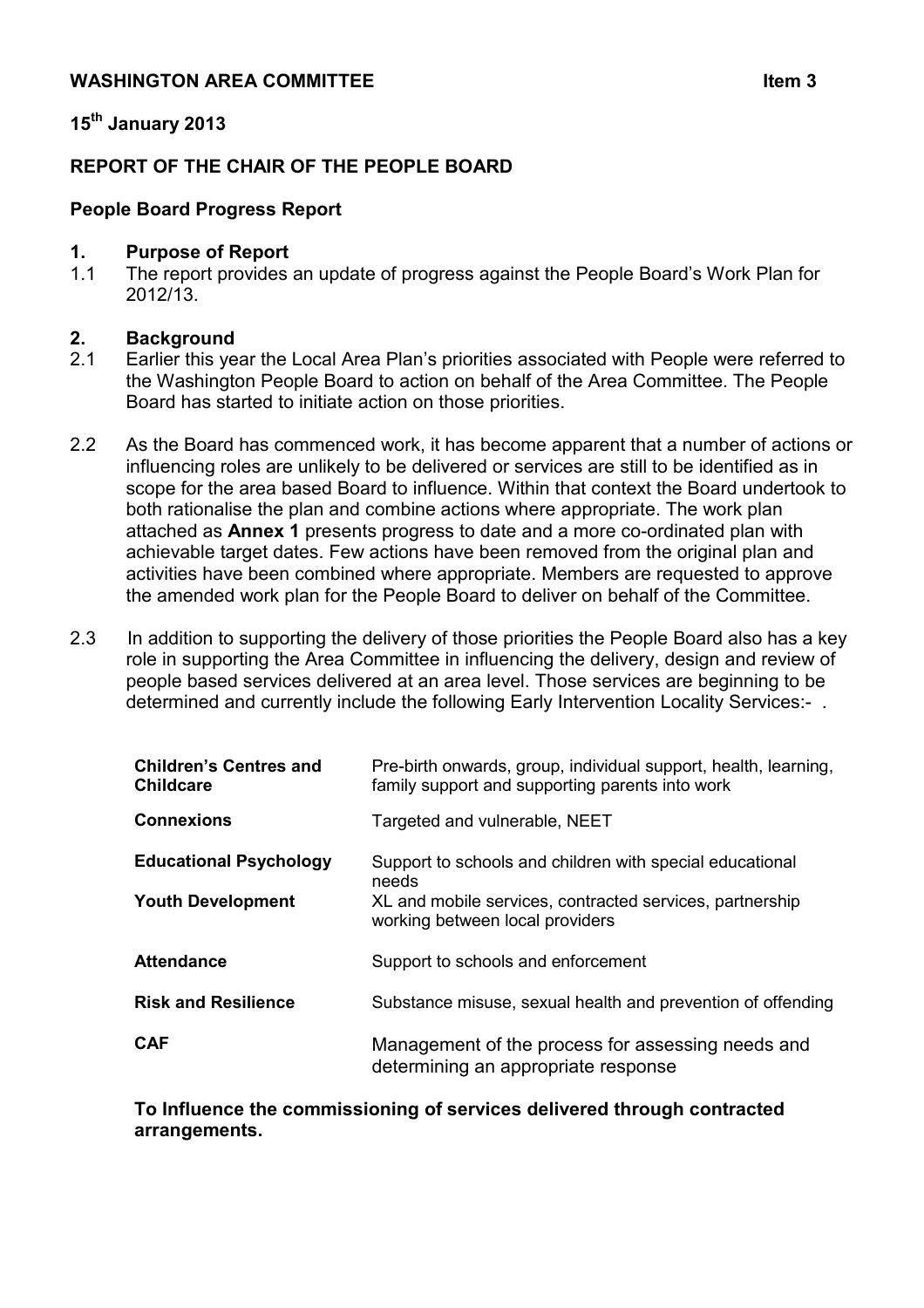# **3. Key Areas of Influence/Achievements up to 31 December 2012**

3.1 Outlined below is a summary of the key areas of influence / achievements of the Washington People Board up to 31 December 2012.

| <b>Action Taken</b>                                                                                                                                                   | <b>Outcome</b>                                                                                                               |  |
|-----------------------------------------------------------------------------------------------------------------------------------------------------------------------|------------------------------------------------------------------------------------------------------------------------------|--|
| <b>Early Intervention Locality Services</b>                                                                                                                           |                                                                                                                              |  |
| <b>Review of Youth</b><br>Contracts                                                                                                                                   | Shaping the service specifications for each area in terms of<br>how, when and where activities will be delivered. Determined |  |
|                                                                                                                                                                       | area provision requirements, with service specifications and                                                                 |  |
|                                                                                                                                                                       | additional evaluation criteria included. Elected members will                                                                |  |
|                                                                                                                                                                       | continue to be informed and involved in the procurement                                                                      |  |
|                                                                                                                                                                       | process through the input of the People Boards.                                                                              |  |
| Area Priority: A Healthy Washington ensuring healthy outcomes and lifestyles<br>for Washington                                                                        |                                                                                                                              |  |
| To contribute to a                                                                                                                                                    | Area Committee and Board to consider the information and                                                                     |  |
| community health                                                                                                                                                      | intelligence relating to Washington, views from the community,                                                               |  |
| vision for Washington                                                                                                                                                 | Members and organisations, and an overview of what is                                                                        |  |
| through consultation                                                                                                                                                  | currently being delivered in Washington and by whom. The                                                                     |  |
| of draft Health and                                                                                                                                                   | draft Health and Well Being Strategy is presented to                                                                         |  |
| <b>Well Being Strategy</b>                                                                                                                                            | Committee for consultation then back to People Board to                                                                      |  |
|                                                                                                                                                                       | inform development of a community health vision                                                                              |  |
| <b>Community Health</b>                                                                                                                                               | A project proposal to ring fence SIB, subject to the receipt of a                                                            |  |
| and Green Spaces                                                                                                                                                      | detailed SIB appraisal, assessment, is included under Annex 2                                                                |  |
|                                                                                                                                                                       |                                                                                                                              |  |
| Project                                                                                                                                                               | of Item 4 Financial statement and proposals                                                                                  |  |
| Area Priority: Maintaining key partnerships for a safe and secure Washington<br>A project proposal to ring fence SIB, subject to the receipt of a<br>Positive Images: |                                                                                                                              |  |
| Young People's                                                                                                                                                        | detailed SIB appraisal, assessment, is included under Annex 2                                                                |  |
| Forum                                                                                                                                                                 | of Item 4 Financial statement and proposals                                                                                  |  |
|                                                                                                                                                                       |                                                                                                                              |  |
| Influence external                                                                                                                                                    | Action Plan in place to address housing conditions,                                                                          |  |
| partners to address                                                                                                                                                   | relationships with private sector landlords, management                                                                      |  |
| community safety                                                                                                                                                      | standards and growing anti social behaviour and criminality in                                                               |  |
| issues through                                                                                                                                                        | private sector flatted complexes. Contribute to a co-ordinated                                                               |  |
| collaborative                                                                                                                                                         | approach led by the City's HHAS Directorate                                                                                  |  |
| approach                                                                                                                                                              |                                                                                                                              |  |
| Area Priority: Improved access to information, advice and guidance                                                                                                    |                                                                                                                              |  |
| Work with VCS to                                                                                                                                                      | Recently established Washington Trust is currently looking at                                                                |  |
| encourage further                                                                                                                                                     | how it can encourage further collaboration and partnership                                                                   |  |
| collaboration and                                                                                                                                                     | working to help deliver information, advice and guidance, and                                                                |  |
| partnership working                                                                                                                                                   | support services to Washington residents. Stage 2 of a                                                                       |  |
| to help deliver                                                                                                                                                       | 'Reaching communities' proposal has now been submitted to                                                                    |  |
| information, advice                                                                                                                                                   | the Big Lottery. Further updates will be presented to future                                                                 |  |
| and guidance, and                                                                                                                                                     | Board meetings and Area Committee to support the VCS to                                                                      |  |
| support services to                                                                                                                                                   | develop and deliver services based on local need and which                                                                   |  |
| Washington                                                                                                                                                            | meet the priorities of the Area Committee.                                                                                   |  |
| residents                                                                                                                                                             |                                                                                                                              |  |

### **4. Recommendations**

4.1 To approve the amended work plan attached as **Annex 1** for the People Board to deliver on behalf of the Committee.